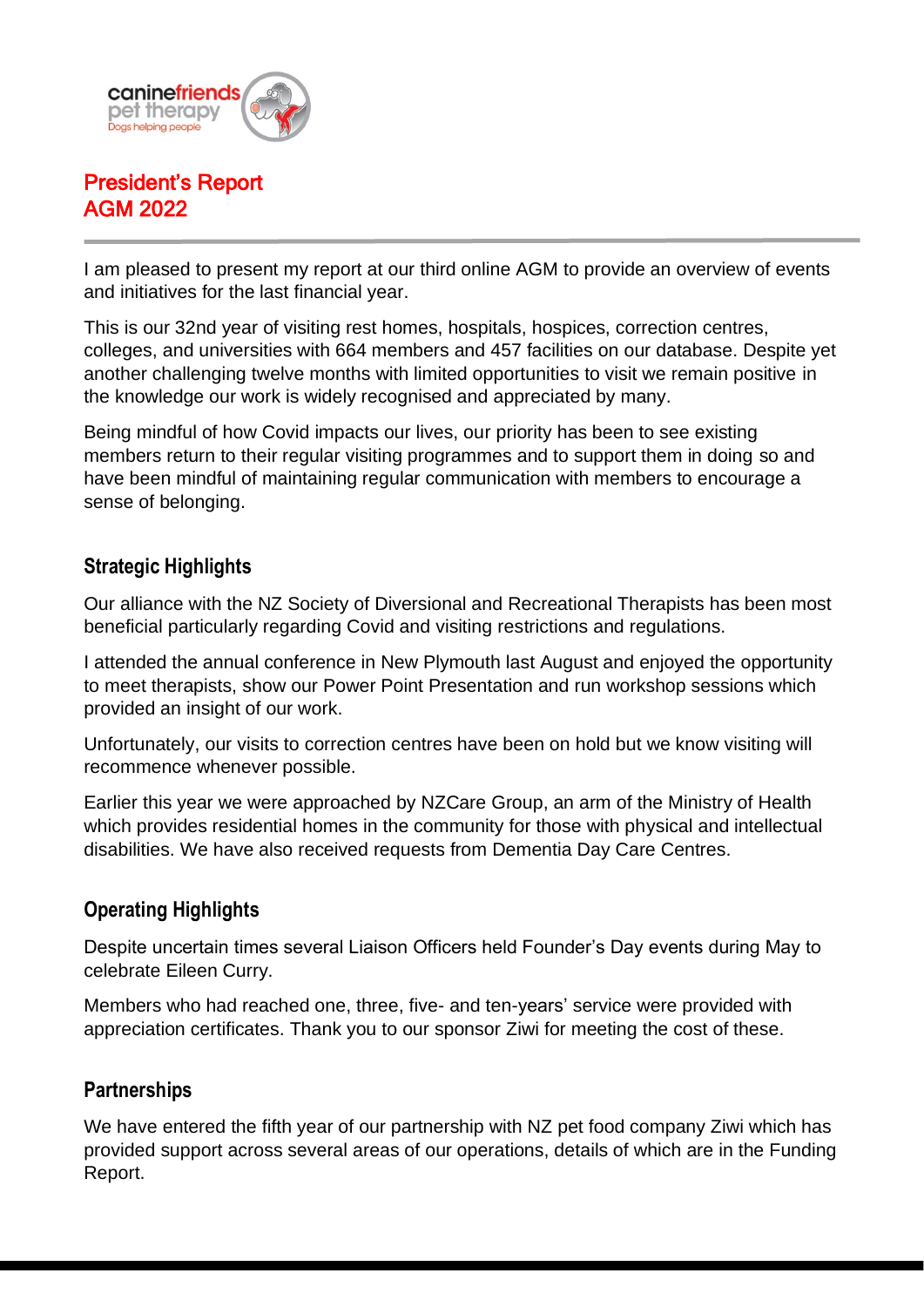

Sincere thanks to Zoe McClintock and the team at Ziwi. Your ongoing recognition of our work is much appreciated.

We are also very grateful to DogsNZ for supporting us to bring our Liaison Officers together each year for training, sharing ideas and showing our appreciation of their work. Due to Covid this event has been postponed from March to September.

DogsNZ also provides us with space in the monthly publication of the Dog World magazine. This gives us the opportunity to feature all aspects of who we are and what we do.

Sincere thanks to Steven Thompson and your team for supporting and appreciating the part we play in New Zealand's dog scene.

#### **Acknowledgements**

To our members, thank you for remaining a part of Canine Friends despite limited opportunities to visit. We will "get there" and it will be even more rewarding!

To our Liaison Officers, you are crucial to the functioning of Canine Friends.

A huge thank you to past and present and a warm welcome to those of you who have recently joined us. We look forward to seeing you in September.

To the committee, once again I feel privileged to have spent time with you, both at meetings and over telephone conversations. It is difficult to describe the reassuring feeling of knowing we share a passion which underpins this organisation.

Beverley Jocelyn, Vice President, and our Newsletter Editor – I have appreciated Beverley's ideas, thoughts, and her tireless work on our newsletter.

Leanne Gibson, Secretary who has again given a huge commitment to all this role entails and much much more.

Rachel Butler, our Auckland Liaison Officer handles a large membership and provides new Liaison Officers with very sound help and support.

Sandy Fea, a long serving member and more recently Co -Liaison Officer for Lower Hutt. Sandy also assists in collating and posting our newsletter and makes our supply of extra small scarves.

Helen Moriarty, a retired health professional has been a great source of advice on Covid issues and all things medical.

Carol Drew, our Volunteer Mentor is always willing to lend a listening ear and give helpful and knowledgeable advice.

Scott Mansfield manages our social media channels and provides thoughtful advice and support to ensure this important part of our operations runs smoothly.

We have three committee members standing down: